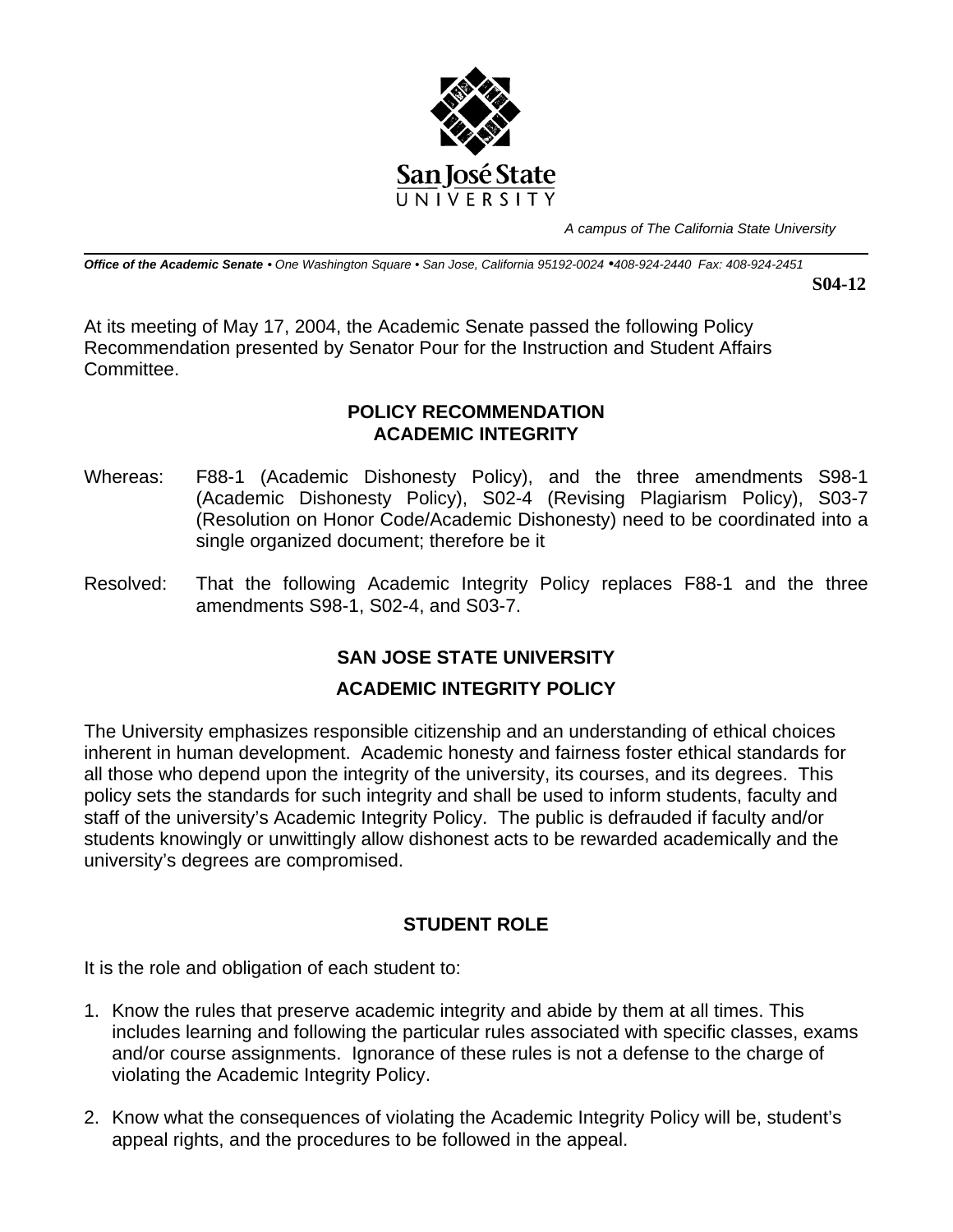3. Foster academic integrity among peers.

# **FACULTY MEMBER ROLE**

It is the role and obligation of each faculty member to:

- 1. Apprise classes of the Academic Integrity Policy and the ethical standards required in courses and the permissible procedures in class work and/or examinations. This information should be referenced in course syllabi (and other materials as appropriate).
- 2. Make every reasonable effort to foster honest academic conduct. Specifically, examinations should be appropriately proctored or monitored to prevent students from copying, from using non-cited resources, or exchanging information. Examinations and answers to examination questions should be secured in such a way that students cannot have prior access to them. Efforts should be made to give unique and varied assignments.
- 3. Take action against a student in accordance with this policy when the faculty member has supporting evidence that a student has violated the Academic Integrity Policy.
- 4. Comply with the rules and standards of the Academic Integrity Policy.

# **OFFICE OF JUDICIAL AFFAIRS ROLE**

It is the role of the Chief Judicial Affairs Officer to:

- 1. Comply with and enforce the Student Code of Conduct (http://sa.sjsu.edu/judicial\_affairs/index.html) which includes the Academic Integrity Policy.
- 2. Adjudicate student judicial cases and assign administrative sanctions to students who have violated the Student Code of Conduct.
- 3. Serve as a resource for faculty, staff and students on matters of academic integrity and this policy.
- 4. Ensure dissemination of the policy to the campus community.

# **1.0 DEFINITIONS OF ACADEMIC DISHONESTY**

# **1.1 CHEATING**

At SJSU, cheating is the act of obtaining or attempting to obtain credit for academic work through the use of any dishonest, deceptive, or fraudulent means. Cheating at SJSU includes but is not limited to:

1.1.1. Copying, in part or in whole, from another's test or other evaluation instrument including homework assignments, worksheets, lab reports, essays, summaries, quizzes, etc.;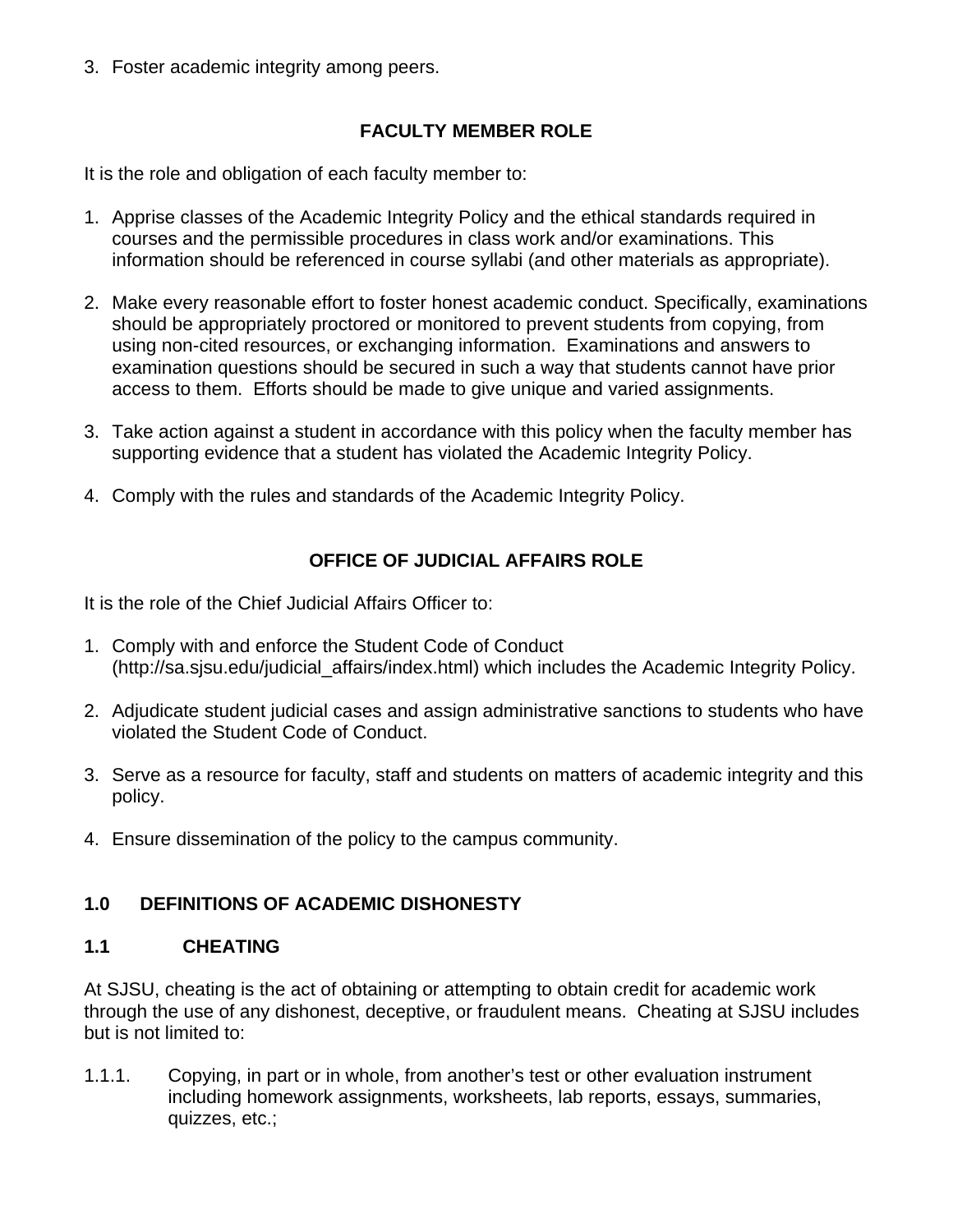- 1.1.2. Submitting work previously graded in another course unless this has been approved by the course instructor or by departmental policy;
- 1.1.3. Submitting work simultaneously presented in two courses, unless this has been approved by both course instructors or by the department policies of both departments;
- 1.1.4. Using or consulting, prior to, or during an examination, sources or materials not authorized by the instructor;
- 1.1.5. Altering or interfering with the grading process;
- 1.1.6. Sitting for an examination by a surrogate, or as a surrogate;
- 1.1.7. Any other act committed by a student in the course of their academic work which defrauds or misrepresents, including aiding or abetting in any of the actions defined above.

#### **1.2 PLAGIARISM**

At SJSU plagiarism is the act of representing the work of another as one's own without giving appropriate credit, regardless of how that work was obtained, and/or submitting it to fulfill academic requirements. Plagiarism at SJSU includes but is not limited to:

- 1.2.1 The act of incorporating the ideas, words, sentences, paragraphs, or parts of, and/or the specific substance of another's work, without giving appropriate credit, and/or representing the product as one's own work;
- 1.2.2 Representing another's artistic/scholarly works such as musical compositions, computer programs, photographs, paintings, drawing, sculptures, or similar works as one's own.

#### **2.0 NOTIFICATION OF STANDARDS OF DETECTING PLAGIARISM**

- 2.1 SJSU or its faculty may subscribe to and/or use plagiarism detection services.
- 2.2 Any plagiarism detection service with which SJSU contracts must ensure the anonymity of all submitted work to third parties.
- 2.3 Except for the stated purpose of storing submitted work in databases and/or using the database solely for the intended purpose of detecting plagiarism, any plagiarism detection service with which SJSU contracts shall agree that to the fullest extent possible, ownership rights of all submitted work shall remain with the work's author and not with the plagiarism detection service.

### **3.0 EVALUATION AND REPORTING**

When a faculty member suspects and has supporting evidence to substantiate that the behavior of a student or students fall(s) within one or both of the above sets of definitions, it is the faculty member's responsibility to take the following steps: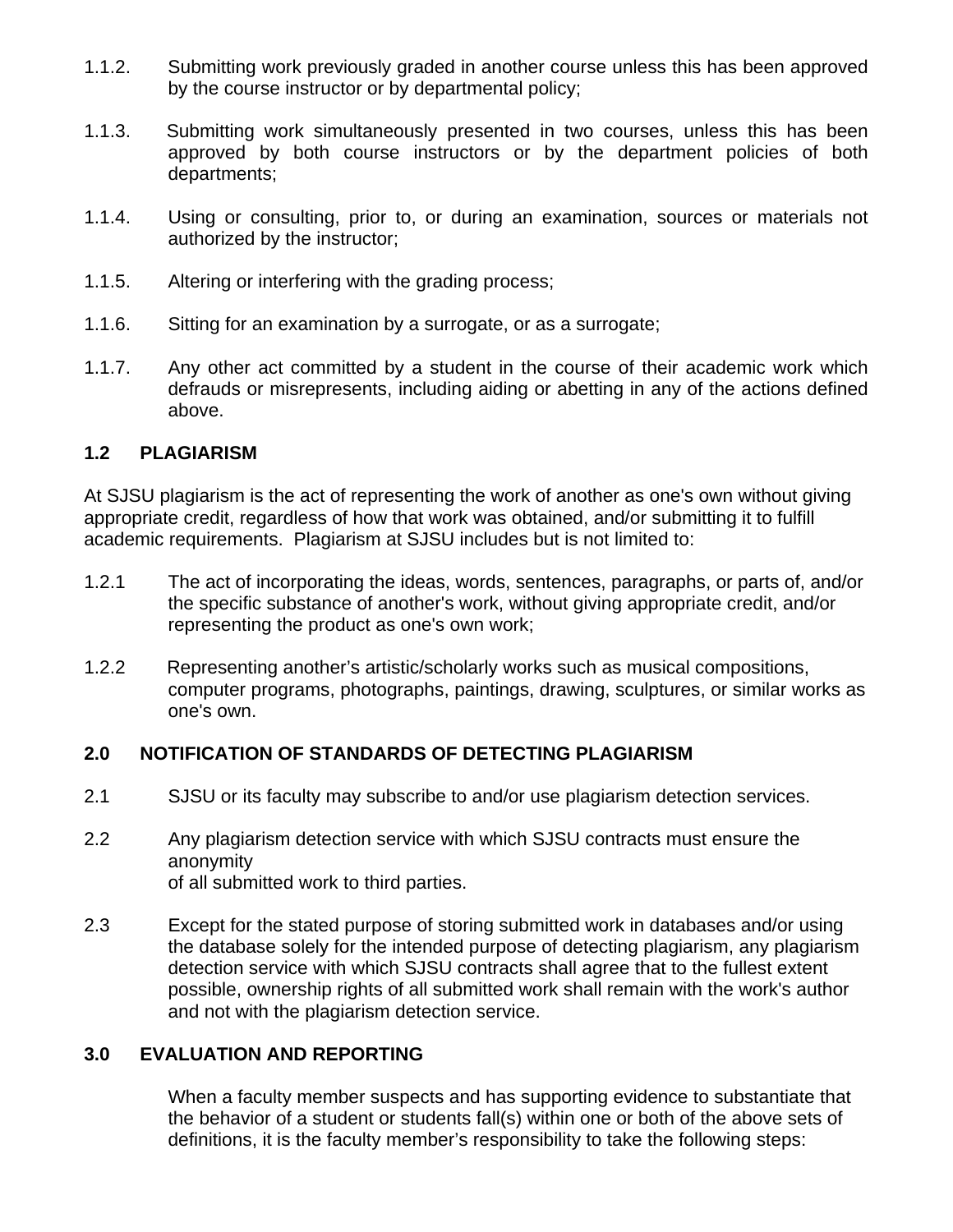- 3.1 Any classroom confrontation should be discreet. Faculty members should not discuss specific charges of cheating, plagiarism, or any other violations involving specific individuals in the classroom before other members of the class.
- 3.2 Communicate with the student concerning the alleged infraction; arrange for a conference to present documentation. Advise the student of the allegations and make them aware of the supporting evidence and the probable consequences. As a result of this conference, if the faculty member believes that the student's response is insufficient to offset the charge of violating the Academic Integrity Policy, the instructor will inform the student of the sanctions to be assessed or recommended in accordance with section 3.0.

All notes and/or discussions between the student and the faculty member will be kept confidential except as may be relevant in subsequent disciplinary proceedings or any subsequent legal actions.

- 3.3 Report the alleged infraction and the academic action taken to the Office of Judicial Affairs on the reporting form for violations to the Academic Integrity Policy. A copy of the supporting documentation must be attached to the reporting form.
- 3.4 The instructor may impose the recommended penalty and make the report called for in section 3.3 without a conference when a student fails to attend a scheduled conference to discuss the alleged dishonesty, or when the apparent dishonesty is detected only near the end of the semester and the faculty makes a good-faith effort to contact the student but is unable to do so. In either case, the student's right to appeal is preserved.

# **4.0 SANCTIONS**

There shall be two major classifications of sanctions that may be imposed for violations of this policy: Academic and Administrative. Academic sanctions are those actions related to the coursework and/or grades which are the province of the faculty. Administrative sanctions are concerned with a student's status on campus and are acted on by the Office of Judicial Affairs. The imposition of either an academic or administrative sanction will not preclude the additional imposition of the other.

# **4.1 ACADEMIC SANCTIONS**

Faculty members are responsible for determining the type of academic sanction to be applied to students involved in incidents of cheating or plagiarism. Faculty may find it helpful to consult with their department chair, senior faculty, and/or the Chief Judicial Affairs Officer in consideration of appropriate academic sanctions. Such sanctions shall be proportional to the offense against the Academic Integrity Policy that has occurred. Usually a form of "grade modification" will be employed. Before sanctions can be employed, the faculty member must have verified the instances of academic dishonesty by personal observation and/or documentation. In all cases, the violation must be reported to the Office of Judicial Affairs on the reporting form for violations to the Academic Integrity Policy. A student may be:

- 4.1.1 Reprimanded orally.
- 4.1.2 Failed in the evaluation instrument (paper or exam).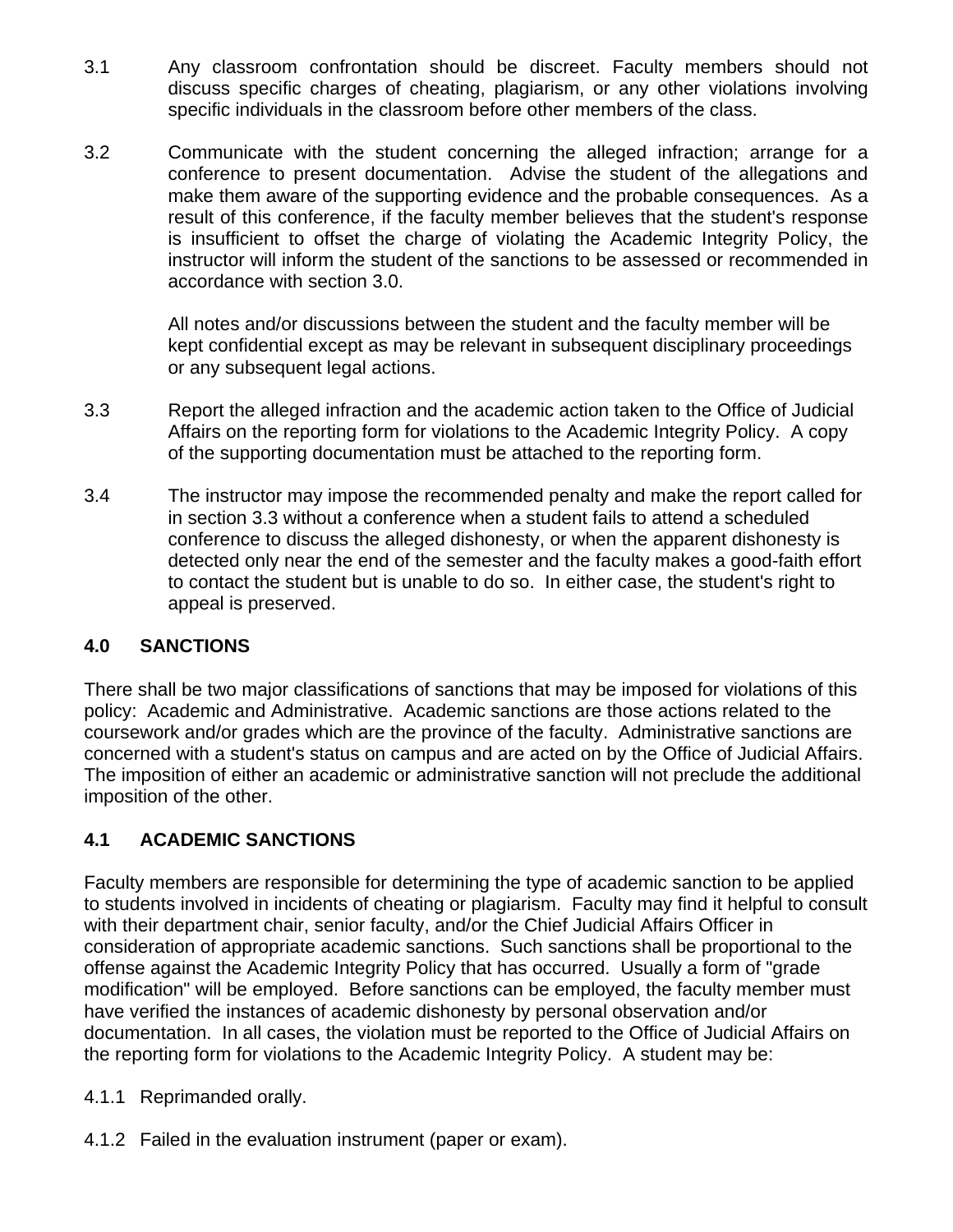- 4.1.3 Reduced in course grade.
- 4.1.4 Failed in the course.
- 4.1.5 Referred for administrative sanctions. A faculty member may choose to refer a student to the Office of Judicial Affairs for disciplinary action in addition to the academic sanction the faculty member has taken.

### 4.1.6 FACULTY DISCRETION:

Cases involving the careless or inept handling of quoted material but which fall short of the definitions of the acts of cheating and/or plagiarism as defined in Items 1.1 and 1.2 of this policy may be dealt with at the discretion of the faculty member concerned. The faculty has the discretion to deal with any other act committed by a student in the course of their academic work with defrauds or misrepresents, including aiding or abetting other students who violate this policy.

### 4.1.7 RECOMMENDED ACADEMIC SANCTIONS:

For violations of sections 1.1.5 and 1.1.6, the student must be referred to the Office of Judicial Affairs for administrative sanctions as outlined in 4.1.5

For violations of other sections of this policy, the instructor should choose between sanctions 4.1.1 through 4.1.4 based on the severity of the infraction.

# **4.2 ADMINISTRATIVE SANCTIONS**

As stipulated in the California Administrative Code, Section 41301, cheating or plagiarism in connection with an academic program may warrant expulsion, suspension, probation or a lesser sanction. Administrative action involving academic dishonesty at SJSU is the responsibility of the Office of Judicial Affairs.

The Office of Judicial Affairs will respond to:

- 1) referrals from the faculty;
- 2) violations of the Academic Integrity Policy;
- 3) repeat violations as brought to attention by the faculty or through the centralized reports filed in the Office of Judicial Affairs.

Faculty members will be notified by the Office of Judicial Affairs when action has been taken. The Office of Judicial Affairs shall maintain a record of students who have been reported for violating the Academic Integrity Policy. The information in this record will be used to identify and discipline students who have been reported.

# **5.0 PROTECTION OF RIGHTS**

Nothing in this policy is intended to deny students who come within its scope appropriate "due process," including the right to be informed of the charges, the nature of the evidence supporting the charges, and to have a meeting with the faculty member, the Office of Judicial Affairs or other decision-makers, at which time statements and evidence on behalf of the student may be submitted. Nor is it intended to deny the right to appeal, through appropriate university channels, any decision resulting from such a meeting.